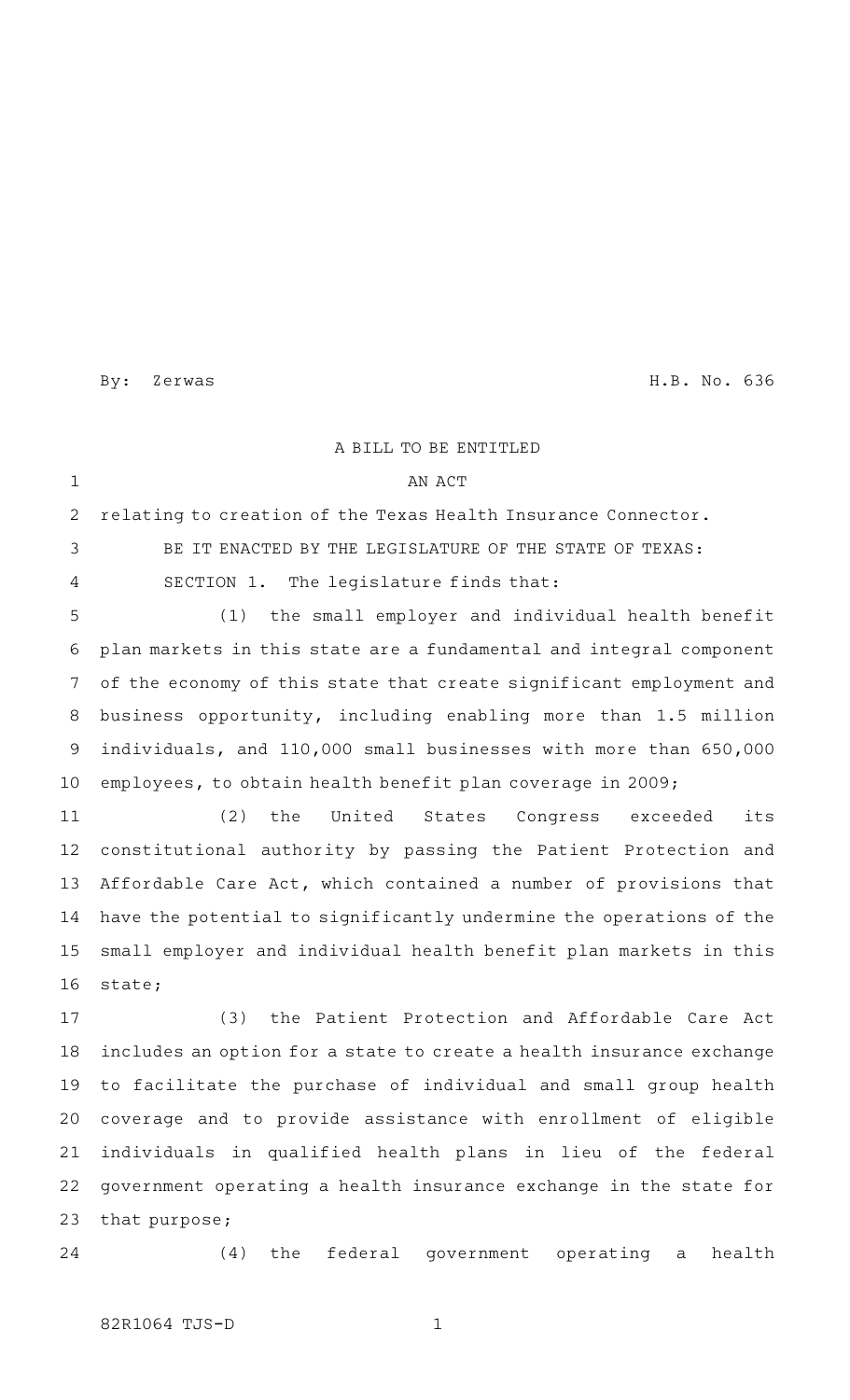insurance exchange in this state would significantly hinder the operation of the small employer and individual health benefit plan markets in this state so as to cause significant economic harm throughout the state, to a greater extent than would be the case under a health insurance exchange administered in or by this state; 1 2 3 4 5

(5) a federal health insurance exchange operating in this state would infringe on powers reserved to this state under the Tenth Amendment to the United States Constitution; and 6 7 8

 $(6)$  it is in the best interest of the citizens of this state that the State of Texas create a health insurance exchange, the Texas Health Insurance Connector, to facilitate, and make transparent the purchase of, small employer and individual health benefit plan coverage in this state, to provide assistance with enrollment of eligible individuals in qualified health plans, and to protect the economy of and the insurance markets in this state. 9 10 11 12 13 14 15

SECTION 2. Subtitle G, Title 8, Insurance Code, is amended by adding Chapter 1509 to read as follows: 16 17

CHAPTER 1509. TEXAS HEALTH INSURANCE CONNECTOR SUBCHAPTER A. GENERAL PROVISIONS Sec. 1509.001. DEFINITIONS. In this chapter: (1) "Board" means the board of directors of the connector. (2) "Connector" means the Texas Health Insurance Connector. (3) "Enrollee" means an individual who is enrolled in a qualified health plan. (4) "Executive commissioner" means the executive 18 19 20 21 22 23 24 25 26 27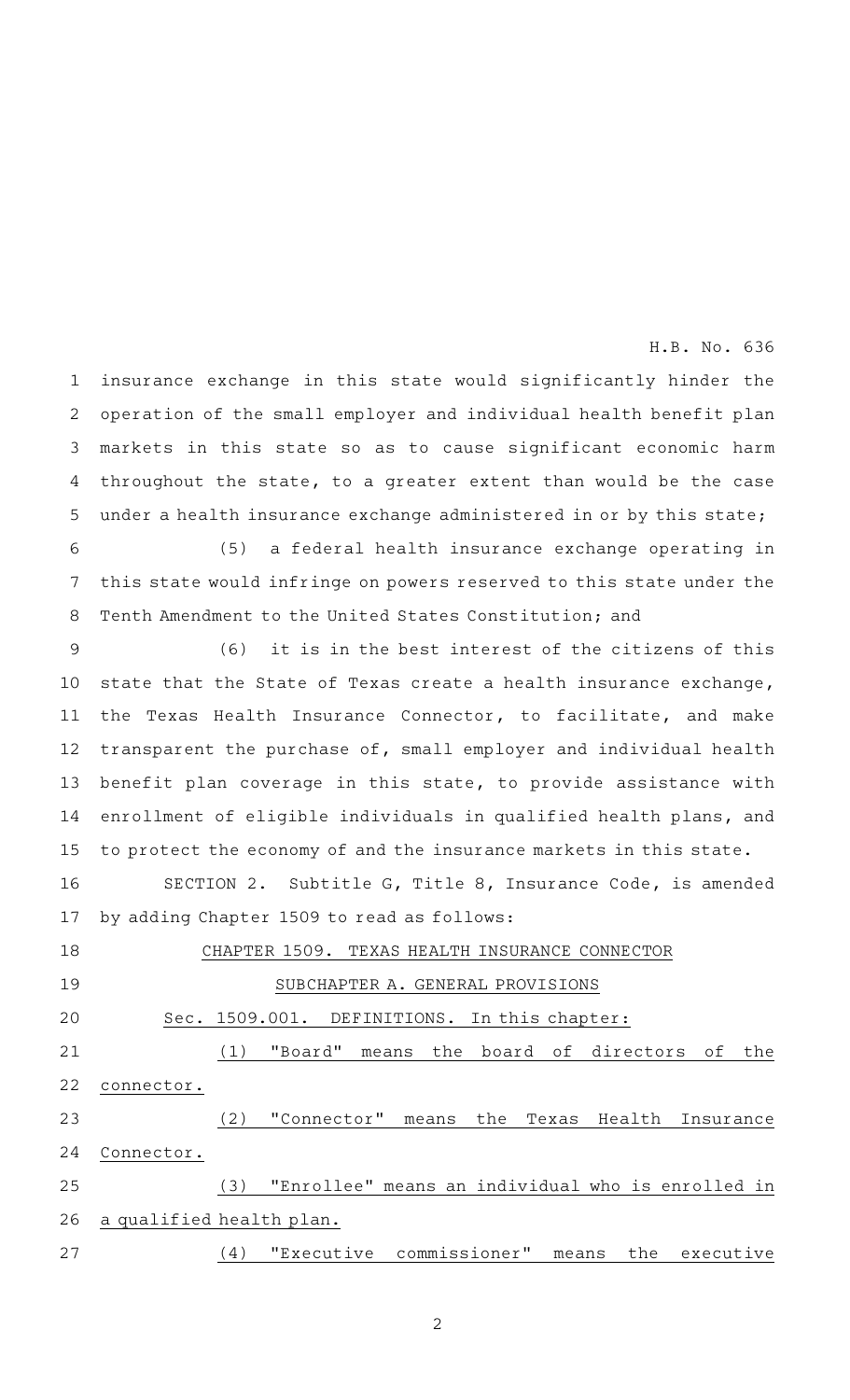| $\mathbf 1$    | commissioner of the Health and Human Services Commission.          |
|----------------|--------------------------------------------------------------------|
| $\overline{2}$ | (5) "Qualified health plan" means a health benefit                 |
| 3              | plan that the board has certified under Section 1509.108.          |
| 4              | (6) "Qualified individual" means an individual who is              |
| 5              | eligible to become an enrollee in accordance with the criteria     |
| 6              | adopted by the board under Section 1509.109.                       |
| 7              | (7) "Secretary" means the secretary of the United                  |
| 8              | States Department of Health and Human Services.                    |
| $\mathcal{G}$  | (8) "Small employer" has the meaning assigned by                   |
| 10             | Section 1501.002, except that the term does not include            |
| 11             | governmental entities described by that section.                   |
| 12             | Sec. 1509.002. DEFINITION OF HEALTH BENEFIT PLAN. (a) In           |
| 13             | this chapter, "health benefit plan" means an insurance policy,     |
| 14             | insurance agreement, evidence of coverage, or other similar        |
| 15             | coverage document that provides coverage for medical or surgical   |
| 16             | expenses incurred as a result of a health condition, accident, or  |
| 17             | sickness that is issued by:                                        |
| 18             | (1)<br>an insurance company;                                       |
| 19             | (2) a group hospital service corporation operating                 |
| 20             | under Chapter 842;                                                 |
| 21             | fraternal benefit society operating<br>(3)<br>under<br>$\mathsf a$ |
| 22             | Chapter 885;                                                       |
| 23             | (4)<br>a stipulated premium company operating<br>under             |
| 24             | Chapter 884;                                                       |
| 25             | (5)<br>an exchange operating under Chapter 942;                    |
| 26             | (6)<br>a health maintenance organization operating under           |
| 27             | Chapter 843;                                                       |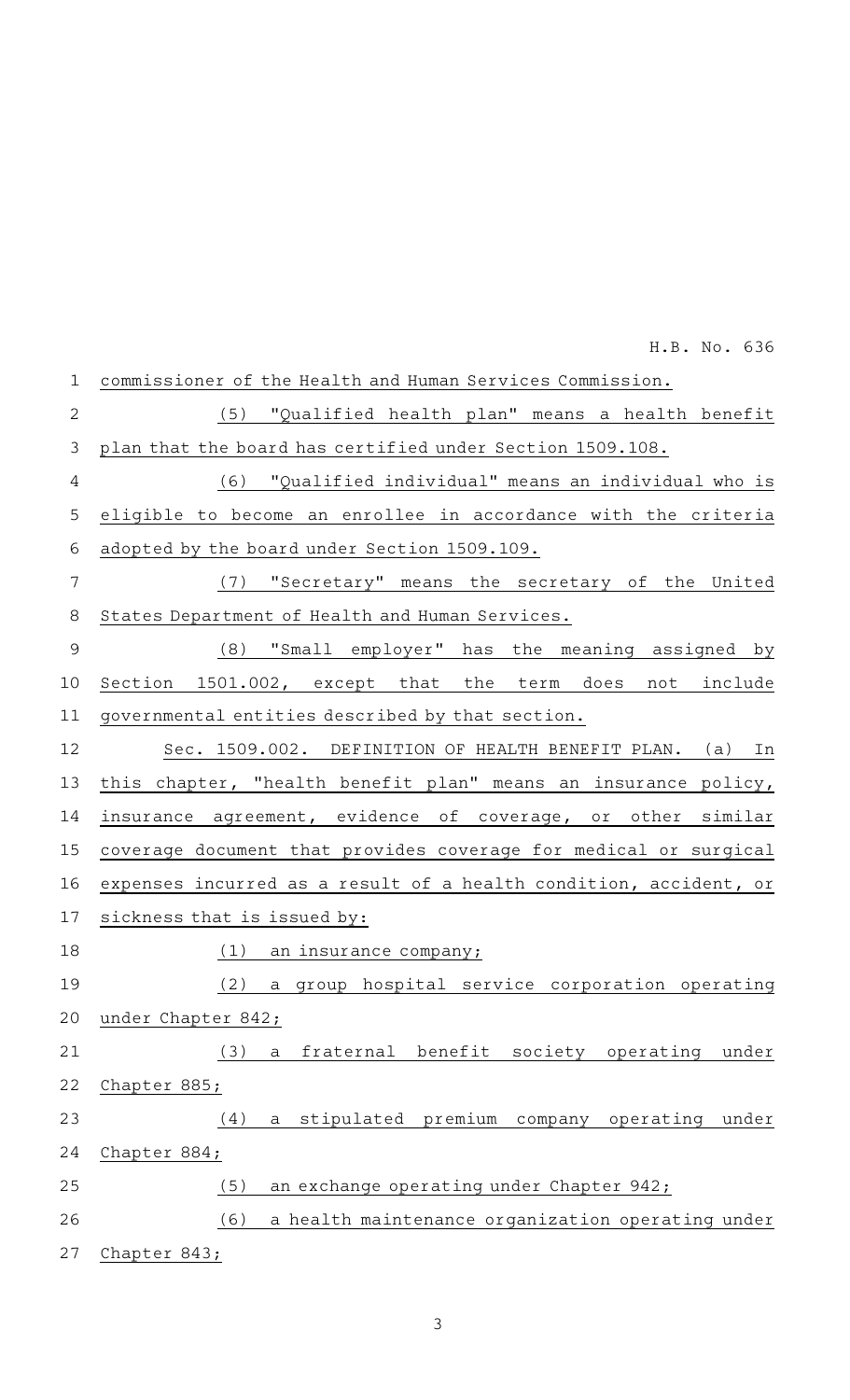|              | H.B. No. 636                                                        |
|--------------|---------------------------------------------------------------------|
| $\mathbf 1$  | a multiple employer welfare arrangement that holds<br>(7)           |
| $\mathbf{2}$ | a certificate of authority under Chapter 846; or                    |
| 3            | (8)<br>approved nonprofit health corporation that<br>an             |
| 4            | holds a certificate of authority under Chapter 844.                 |
| 5            | In this chapter, "health benefit plan" does not include:<br>(b)     |
| 6            | a plan that provides coverage:<br>(1)                               |
| 7            | for wages or payments in lieu of wages for a<br>(A)                 |
| 8            | period during which an employee is absent from work because of      |
| 9            | sickness or injury;                                                 |
| 10           | a supplement to a liability insurance<br>(B)<br>as                  |
| 11           | policy;                                                             |
| 12           | (C)<br>for credit insurance;                                        |
| 13           | only for vision care;<br>(D)                                        |
| 14           | (E)<br>only for hospital expenses; or                               |
| 15           | (F)<br>only for indemnity for hospital confinement;                 |
| 16           | (2)<br>Medicare supplemental policy as defined by<br>a              |
| 17           | Section 1882(g)(1), Social Security Act (42 U.S.C. Section 1395ss); |
| 18           | (3)<br>a workers' compensation insurance policy; or                 |
| 19           | (4)<br>medical payment insurance coverage provided under            |
| 20           | a motor vehicle insurance policy.                                   |
| 21           | Sec. 1509.003. RULES.<br>(a)<br>The board may adopt rules           |
| 22           | necessary and proper to implement this chapter.                     |
| 23           | The board may adopt rules necessary to implement state<br>(b)       |
| 24           | responsibility in compliance with a federal law or regulation or    |
| 25           | action of a federal court relating to a person or activity under    |
| 26           | the purview of the connector if:                                    |
| 27           | (1) the federal law, regulation, or action of the                   |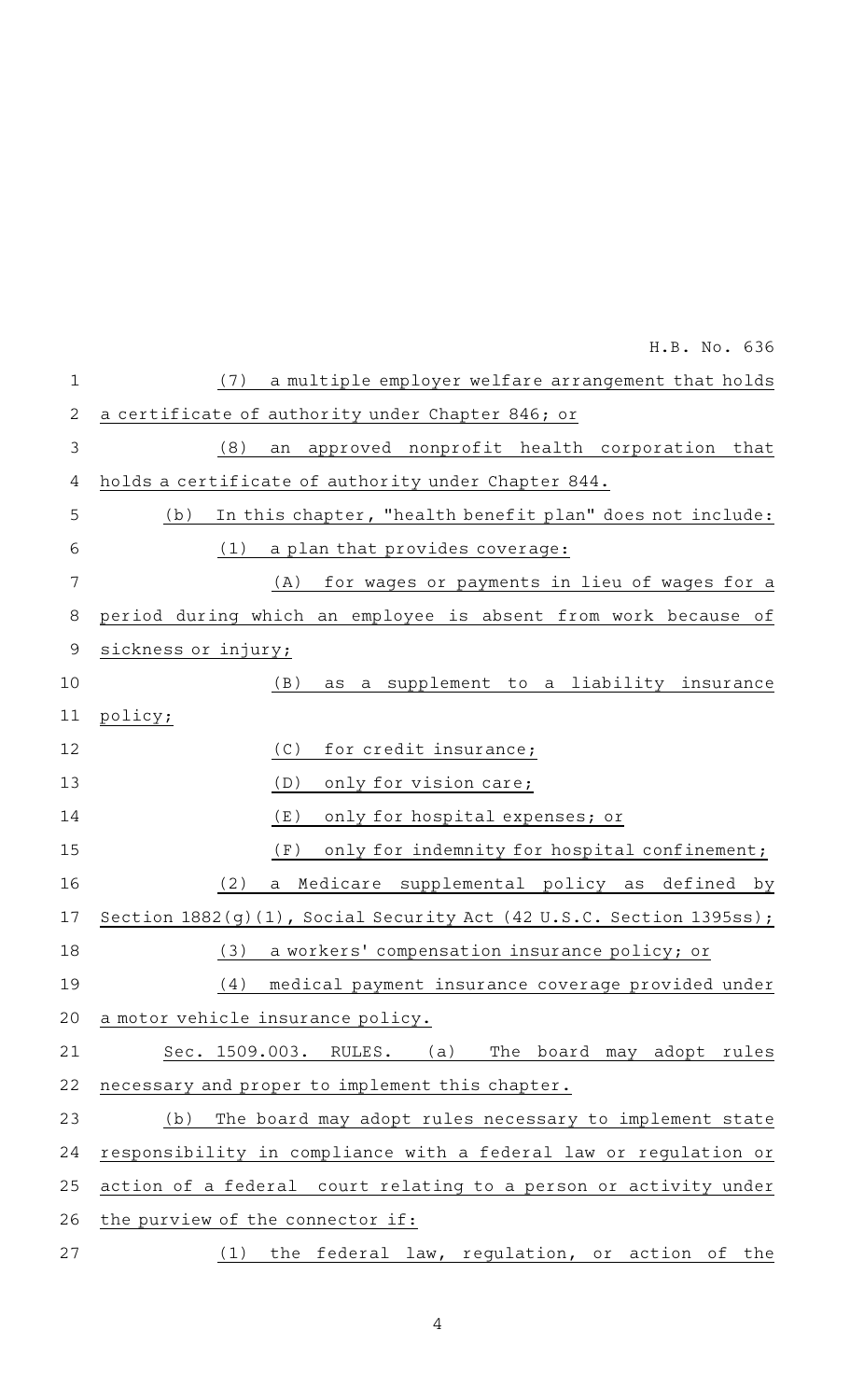| $\mathbf 1$ | federal court requires:                                             |
|-------------|---------------------------------------------------------------------|
| 2           | a state to adopt the rules; or<br>(A)                               |
| 3           | (B)<br>action by a state to ensure protection of the                |
| 4           | citizens of the state;                                              |
| 5           | the rules will avoid federal preemption of state<br>(2)             |
| 6           | insurance regulation; or                                            |
| 7           | the rules will prevent the loss of federal funds to<br>(3)          |
| 8           | this state.                                                         |
| 9           | The board may adopt a rule under Subsection (b) only if<br>(c)      |
| 10          | the federal action requiring the adoption of a rule occurs or takes |
| 11          | effect between sessions of the legislature or at such a time during |
| 12          | a session of a legislature that sufficient time does not remain to  |
| 13          | permit the preparation of a recommendation for legislative action   |
| 14          | or permit the legislature to act. A rule adopted under this section |
| 15          | remains in effect until the 30th day after the end of the first     |
| 16          | regular session of the legislature that follows the adoption of the |
| 17          | rule unless a law is enacted that authorizes the subject matter of  |
| 18          | the rule. If a law is enacted that authorizes the subject matter of |
| 19          | the rule, the rule continues in effect.                             |
| 20          | Sec. 1509.004. AGENCY COOPERATION. (a) The connector, the           |
| 21          | department, and the Health and Human Services Commission shall      |
| 22          | cooperate fully in performing their respective duties under this    |
| 23          | code or another law of this state relating to the operation of the  |
| 24          | connector.                                                          |
| 25          | The connector and the department shall cooperate to<br>(b)          |
| 26          | promote a stable health benefit plan market in this state.          |
| 27          | Sec. 1509.005. SUNSET PROVISION. The connector is subject           |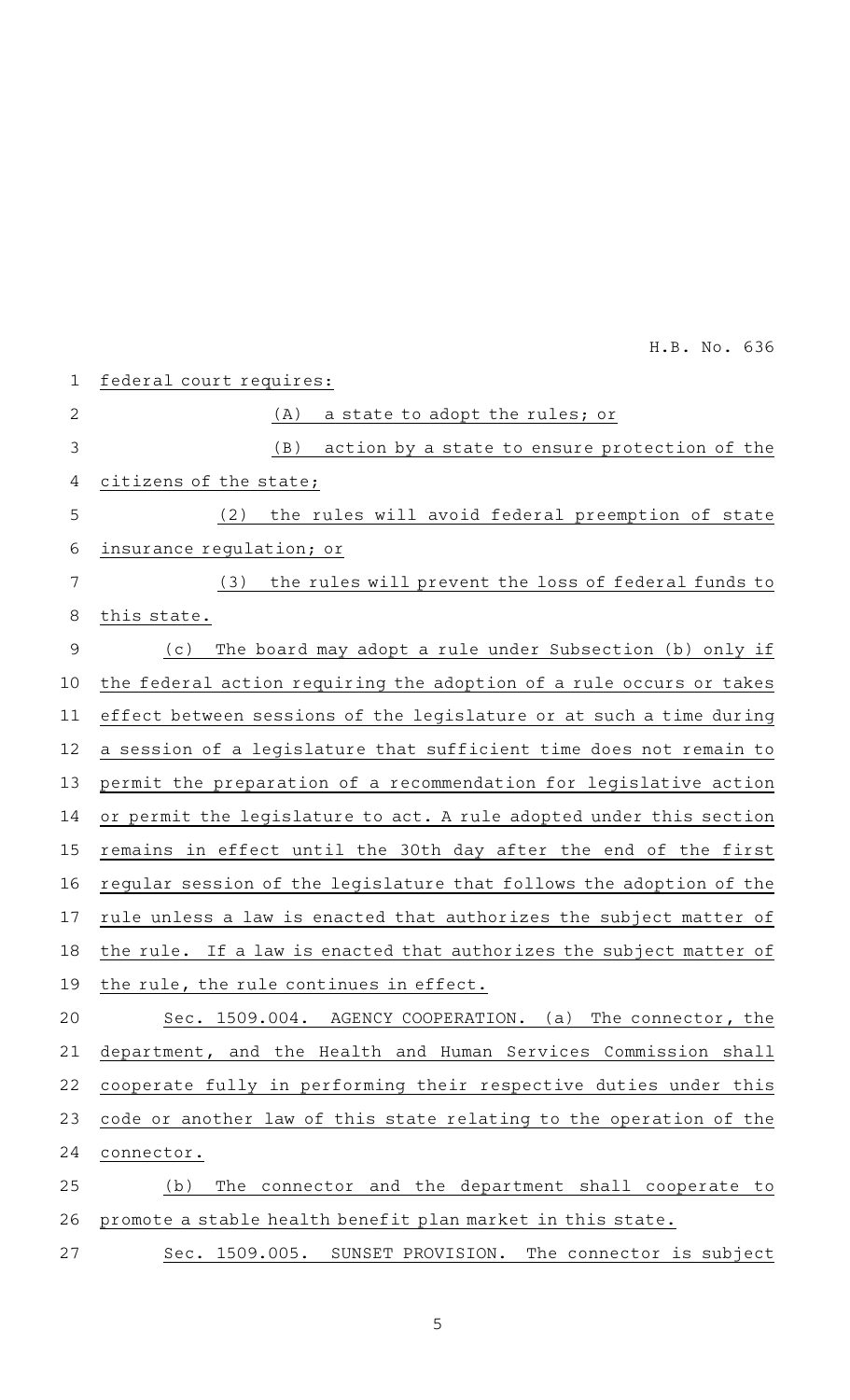to review under Chapter 325, Government Code (Texas Sunset Act). Unless continued in existence as provided by that chapter, the connector is abolished and this chapter expires September 1, 2019. Sec. 1509.006. CONNECTOR NOT INSURER. The connector is not an insurer or health maintenance organization and is not subject to regulation by the department. Sec. 1509.007. EXEMPTION FROM STATE TAXES AND FEES. The connector is not subject to any state tax, regulatory fee, or surcharge, including a premium or maintenance tax or fee. Sec. 1509.008. COMPLIANCE WITH FEDERAL LAW. The connector shall comply with all applicable federal law and regulations. [Sections 1509.009-1509.050 reserved for expansion] SUBCHAPTER B. ESTABLISHMENT AND GOVERNANCE Sec. 1509.051. ESTABLISHMENT. The Texas Health Insurance Connector is established as the American Health Benefit Exchange and the Small Business Health Options Program (SHOP) Exchange required by Section 1311, Patient Protection and Affordable Care Act (Pub. L. No. 111-148). Sec. 1509.052. GOVERNANCE OF CONNECTOR; BOARD MEMBERSHIP. (a) The connector is governed by a board of directors.  $(b)$  The board consists of seven members composed as follows:  $(1)$  five members appointed by the governor: (A) two of whom must be chosen from a list submitted to the governor by the lieutenant governor; and (B) two of whom must be chosen from a list submitted to the governor by the speaker of the house of representatives; 1 2 3 4 5 6 7 8 9 10 11 12 13 14 15 16 17 18 19 20 21 22 23 24 25 26 27

H.B. No. 636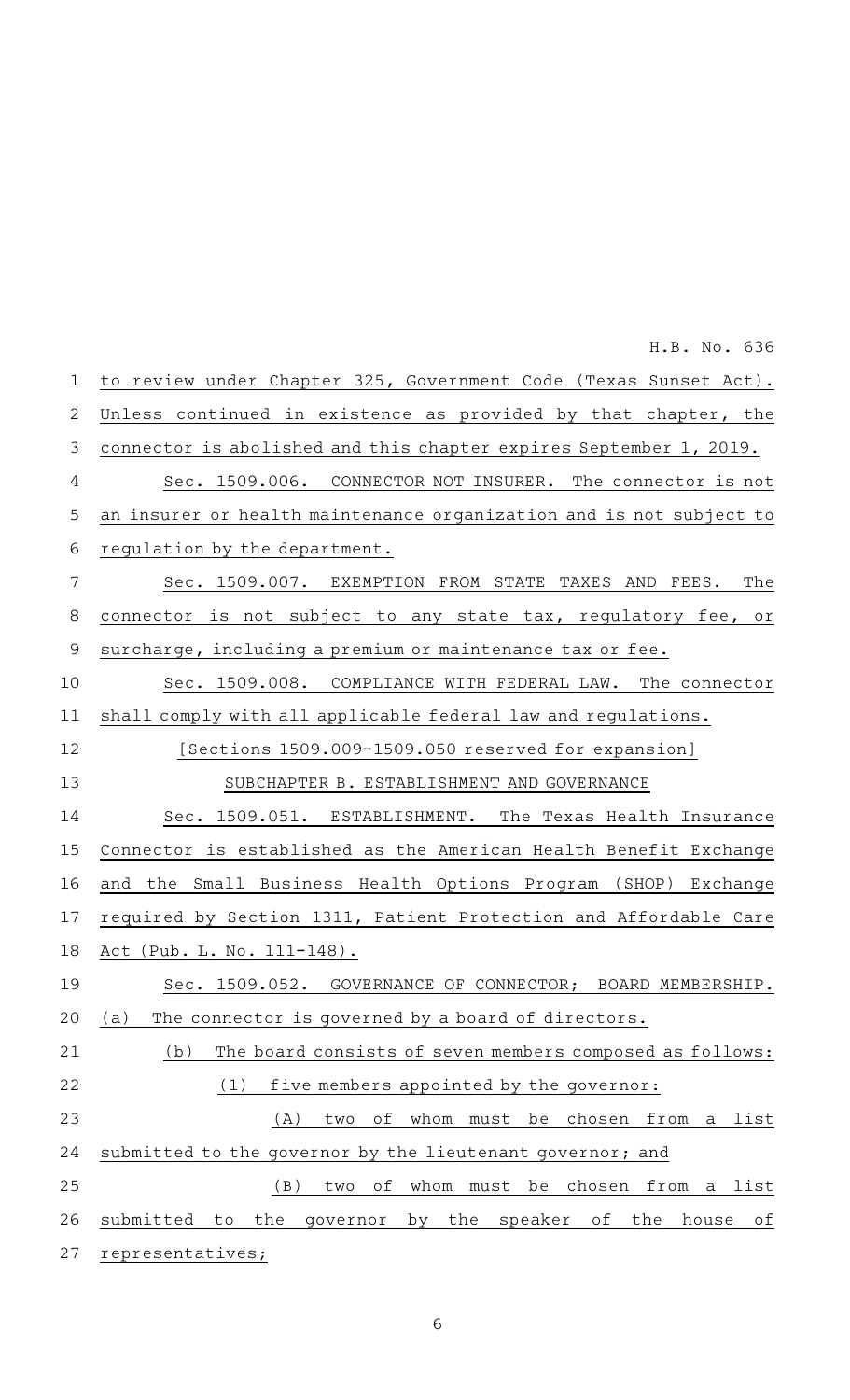|                | H.B. No. 636                                                       |
|----------------|--------------------------------------------------------------------|
| $\mathbf 1$    | commissioner, as a nonvoting ex<br>officio<br>(2)<br>the           |
| $\overline{2}$ | member; and                                                        |
| 3              | (3)<br>the executive commissioner, as a nonvoting ex               |
| 4              | officio member.                                                    |
| 5              | (c) At least three of the five board members appointed by          |
| 6              | the governor must have experience in health care administration,   |
| 7              | health care economics, or health insurance or be knowledgeable     |
| 8              | concerning general business or actuarial principles. One of the    |
| $\mathsf 9$    | board members appointed by the governor must represent the         |
| 10             | interests of health benefit plan consumers in this state, one must |
| 11             | represent the interests of small employers in this state, and one  |
| 12             | an enrollee or be reasonably expected to qualify for<br>must be    |
| 13             | coverage under a qualified health plan in this state.              |
| 14             | A person may not serve as a member of the board if the<br>(d)      |
| 15             | person is required to register as a lobbyist under Chapter 305,    |
| 16             | Government Code, because of the person's activities<br>for         |
| 17             | compensation related to the operation of the connector or the      |
| 18             | business of insurance in this state.                               |
| 19             | The governor<br>Sec. 1509.053. PRESIDING OFFICER.<br>shall         |
| 20             | designate one member of the board to serve as presiding officer at |
| 21             | the pleasure of the governor.                                      |
| 22             | Sec. 1509.054. TERMS; VACANCY. (a) Appointed members of            |
| 23             | the board serve staggered six-year terms.                          |
| 24             | The governor shall fill a vacancy on the board by<br>(b)           |
| 25             | appointing, for the unexpired term, an individual who has the      |
| 26             | appropriate qualifications to fill that position.                  |
| 27             | Sec. 1509.055. CONFLICT OF INTEREST. (a) A board member,           |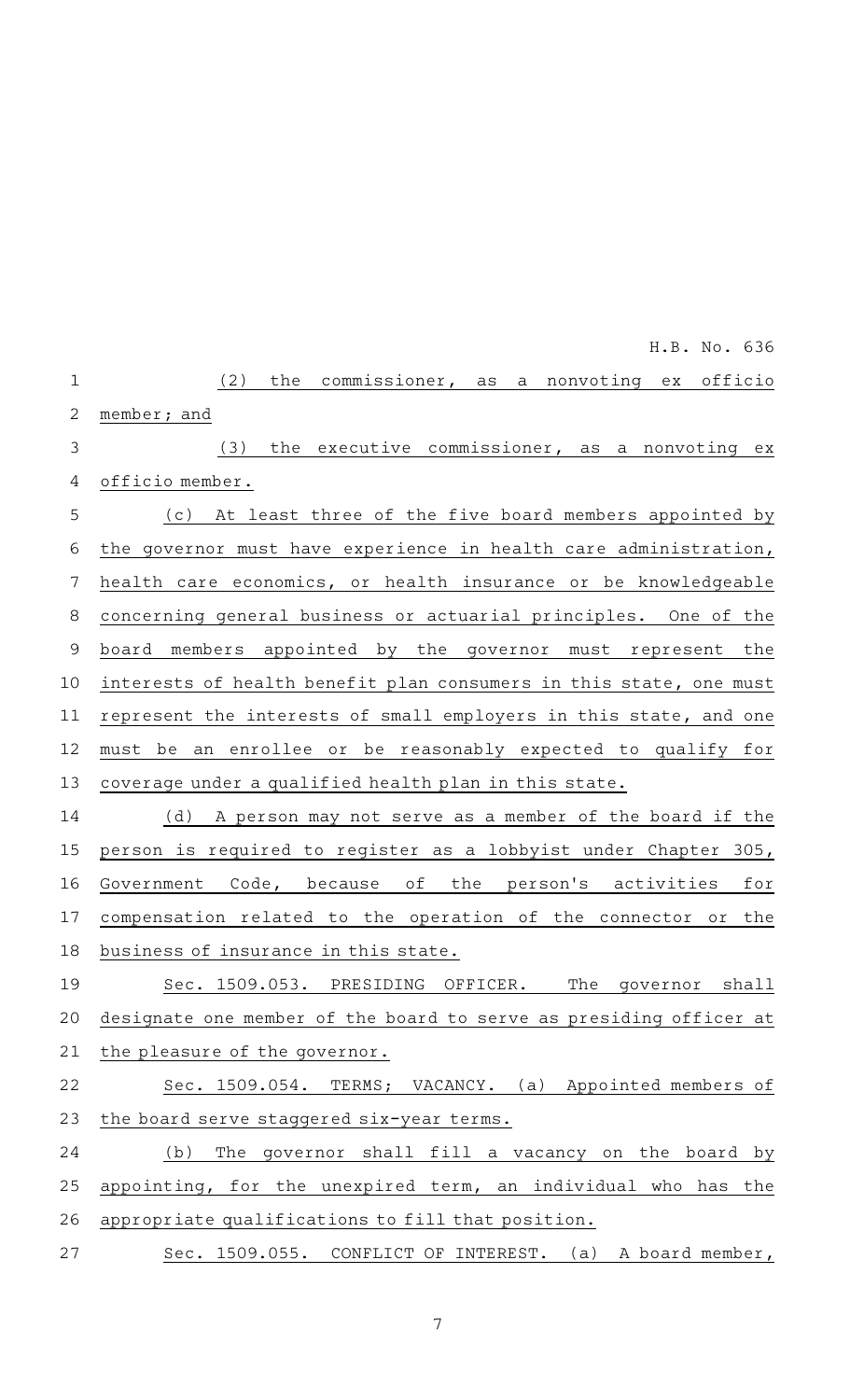or a member of a committee formed by the board, with a direct interest in a matter before the board, personally or through an employer, shall abstain from deliberations and actions on the matter in which the conflict of interest arises, shall abstain from any vote on the matter, and may not in any manner participate in a decision on the matter. (b) Each board member shall file a conflict of interest statement and a statement of ownership interests with the board to ensure disclosure of all existing and potential personal interests related to board business. Sec. 1509.056. REIMBURSEMENT. A member of the board is not entitled to compensation but is entitled to reimbursement for travel or other expenses incurred while performing duties as a board member in the amount provided by the General Appropriations Act for state officials. Sec. 1509.057. MEMBER'S IMMUNITY. (a) A member of the board is not liable for an act or omission made in good faith in the performance of powers and duties under this chapter. (b) A cause of action does not arise against a member of the board for an act or omission described by Subsection (a). Sec. 1509.058. OPEN RECORDS AND OPEN MEETINGS. (a) The board is subject to Chapter 551, Government Code. The board may meet in executive session in accordance with Chapter 551, Government Code, to discuss confidential or proprietary information, including contract decisions and qualified health plan rates. (b) The board is subject to Chapter  $552$ , Government Code, 1 2 3 4 5 6 7 8 9 10 11 12 13 14 15 16 17 18 19 20 21 22 23 24 25 26 27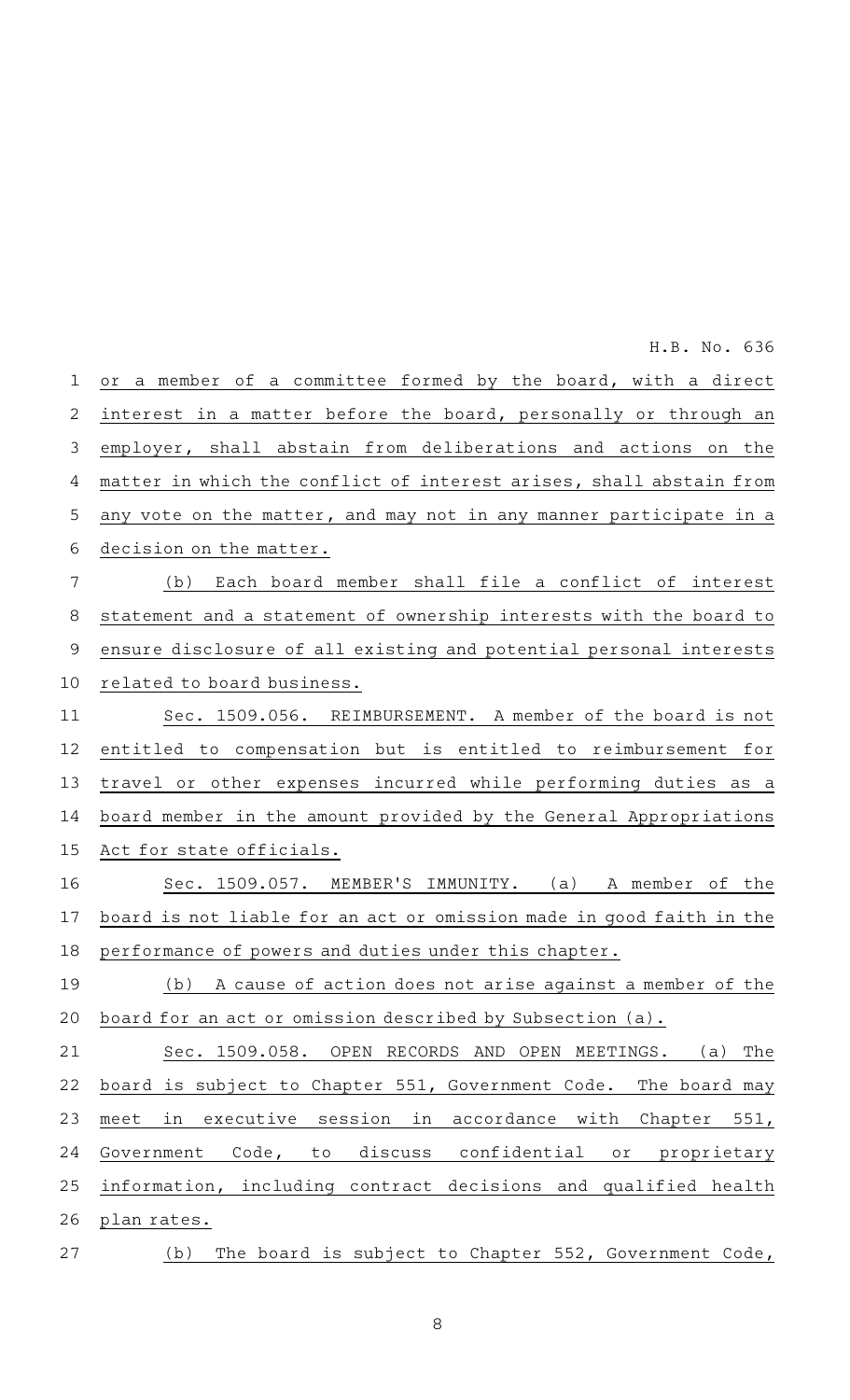proprietary information, relate to deliberative processes or communications, relate to contracting decisions, or reveal work product, plans, or strategy that would influence decisions in the health benefit plan marketplace are not public information. Sec. 1509.059. RECORDS. The board shall keep records of the board's proceedings for at least seven years. Sec. 1509.060. BIENNIAL REPORT. Not later than January 1 of each odd-numbered year, the board shall provide a report to the governor, the legislature, the commissioner, and the executive commissioner. The report must include information regarding the development and implementation of the connector, specifically detailing progress made by the connector in implementing the requirements of this chapter. Sec. 1509.061. ADDITIONAL REPORT. (a) The board shall issue a report that meets the requirements of Section 1509.060 to the entities described by that section not later than January 1, 2014. (b) This section expires January 31, 2014. [Sections 1509.062-1509.100 reserved for expansion] SUBCHAPTER C. POWERS AND DUTIES OF CONNECTOR Sec. 1509.101. EMPLOYEES; COMMITTEES. (a) The board may employ, and determine the compensation of, an executive director, a chief fiscal officer, a general counsel, a technology officer, and any other agent or employee the board considers necessary to assist the connector in carrying out the connector 's responsibilities and functions. 2 3 4 5 6 7 8 9 10 11 12 13 14 15 16 17 18 19 20 21 22 23 24 25 26 27

except that, notwithstanding any other law, documents that contain 1 H.B. No. 636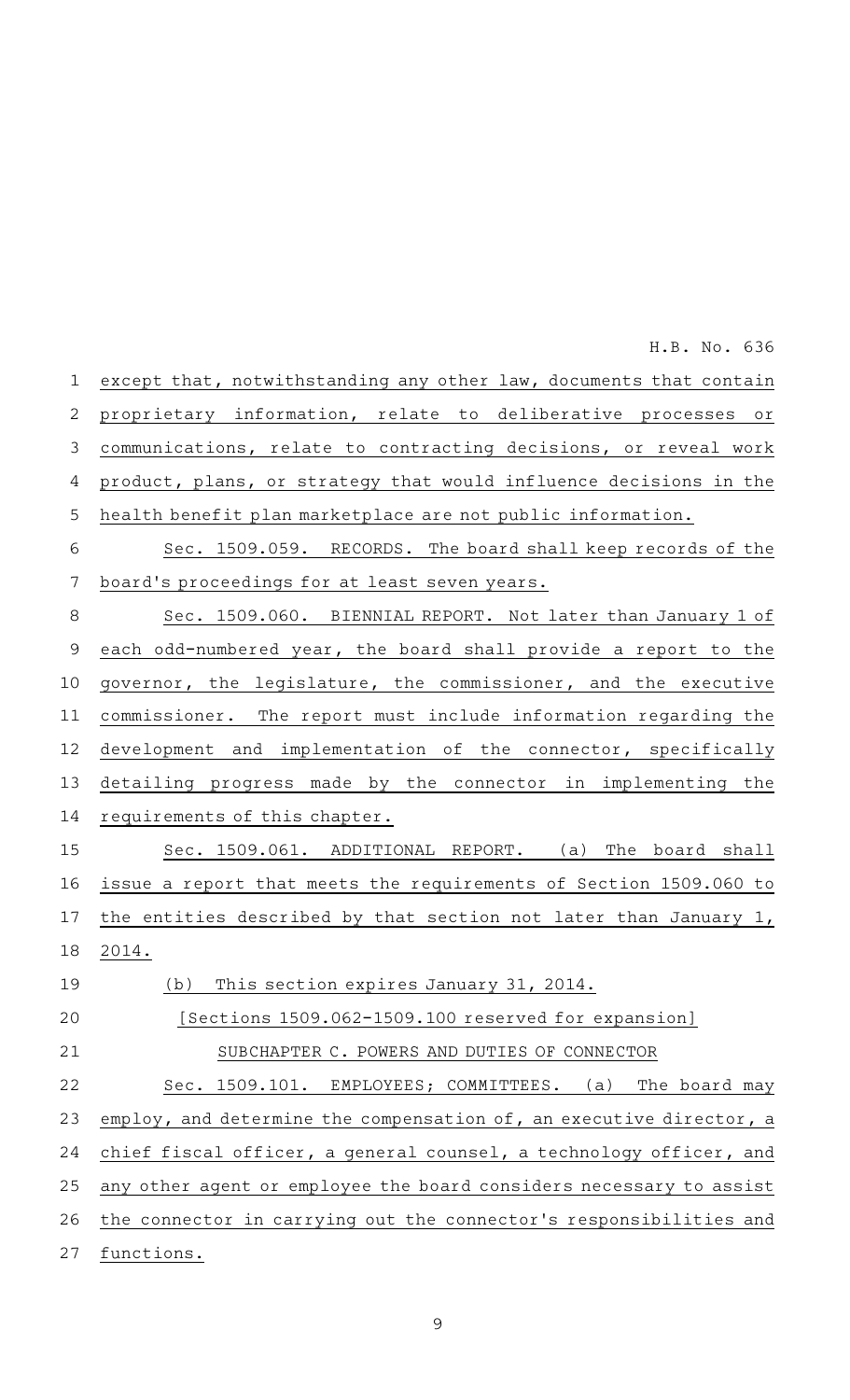$(b)$  The connector may appoint appropriate legal, actuarial, and other committees necessary to provide technical assistance in operating the connector and performing any of the functions of the connector. Sec. 1509.102. CONTRACTS. The connector may enter into any contract that the connector considers necessary to implement or administer this chapter, including a contract with the department or the Health and Human Services Commission for the department or commission, in exchange for payment, to perform functions or provide services in connection with the operation of the connector. Sec. 1509.103. INFORMATION SHARING AND CONFIDENTIALITY. The connector may enter into information-sharing agreements with federal and state agencies to carry out the connector 's responsibilities under this chapter. An agreement entered into under this section must include adequate protection with respect to the confidentiality of any information shared and comply with all applicable state and federal law. Sec. 1509.104. MEMORANDUM OF UNDERSTANDING. The connector 1 2 3 4 5 6 7 8 9 10 11 12 13 14 15 16 17 18

H.B. No. 636

shall enter into a memorandum of understanding with the department and the Health and Human Services Commission regarding the exchange of information and the division of regulatory functions among the connector, the department, and the commission. 19 20 21 22

Sec. 1509.105. LEGAL ACTION. (a) The connector may sue or be sued. (b) The connector may take any legal action necessary to 23 24 25

(1) assessments due the connector;

recover or collect amounts due the connector, including: 26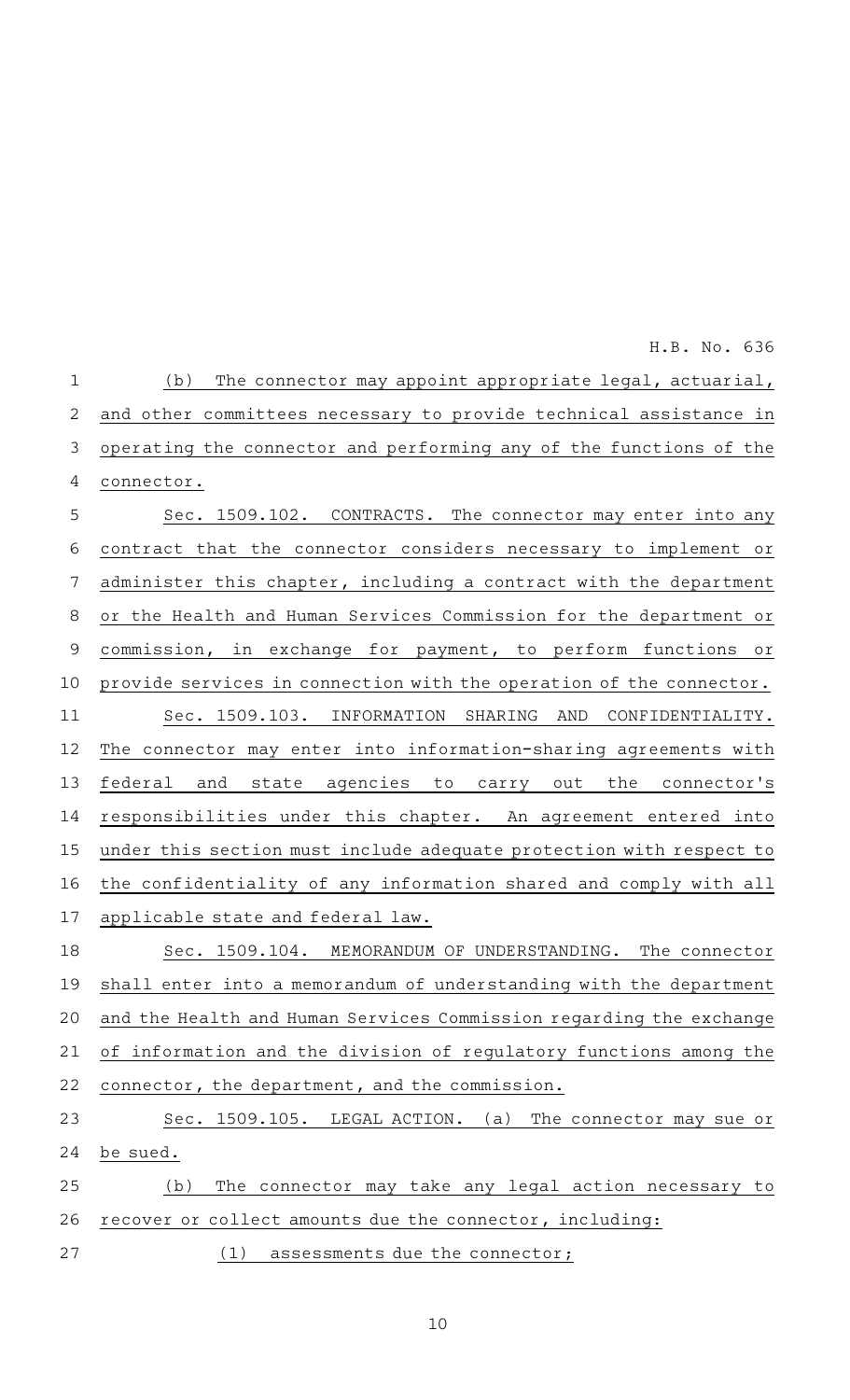|             | H.B. No. 636                                                       |
|-------------|--------------------------------------------------------------------|
| $\mathbf 1$ | amounts erroneously or improperly paid by the<br>(2)               |
| 2           | connector; and                                                     |
| 3           | amounts paid by the connector as a mistake of fact<br>(3)          |
| 4           | or law.                                                            |
| 5           | Sec. 1509.106. FUNCTIONS. The connector shall:                     |
| 6           | by rule establish procedures consistent with<br>(1)                |
| 7           | federal<br>regulations<br>the certification,<br>law<br>and<br>for  |
| 8           | recertification, and decertification of health benefit plans as    |
| $\mathsf 9$ | qualified health plans;                                            |
| 10          | provide for the operation of a toll-free telephone<br>(2)          |
| 11          | hotline to respond to requests for assistance;                     |
| 12          | maintain an Internet website through which an<br>(3)               |
| 13          | enrollee or prospective enrollee may:                              |
| 14          | obtain standardized, comparative information<br>(A)                |
| 15          | concerning qualified health plans issued in this state; and        |
| 16          | (B)<br>locate comparative coverage information                     |
| 17          | concerning qualified health plans through a searchable database of |
| 18          | diseases, disabilities, or other medical conditions;               |
| 19          | assign a rating to each qualified health plan<br>(4)               |
| 20          | certified by the connector based on criteria developed by the      |
| 21          | secretary;                                                         |
| 22          | (5) use a standard format for presenting information               |
| 23          | concerning qualified health plan options;                          |
| 24          | $(6)$ inform<br>individuals of the eligibility                     |
| 25          | requirements for Medicaid, the state child health plan program, or |
| 26          | any other similar federal, state, or local public health benefit   |
| 27          | program;                                                           |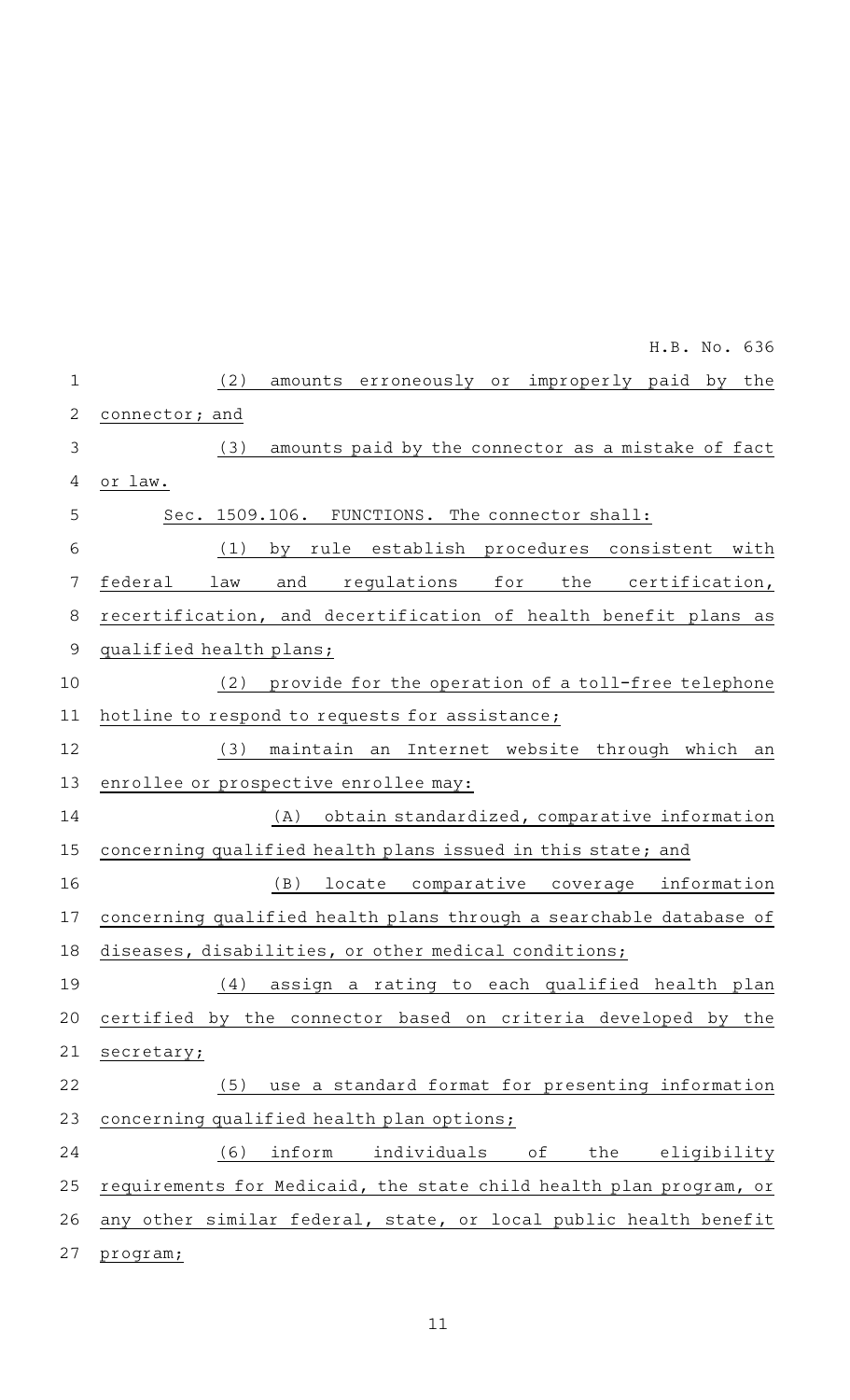$(7)$  if the connector determines that an individual is eligible for Medicaid, the state child health plan program, or any other similar federal, state, or local public health benefit program, coordinate with the Health and Human Services Commission to enroll the individual in the program for which the individual is eligible;  $(8)$  establish, and make available electronically, a calculator to determine the actual cost of coverage after the application of any premium tax credit or cost-sharing subsidy available under federal law;  $(9)$  as applicable, certify that an individual is exempt from the individual responsibility penalty under Section 5000A, Internal Revenue Code of 1986, and notify the secretary of the exemption; (10) establish a navigator program as described by Section 1311(i), Patient Protection and Affordable Care Act (Pub. L. No. 111-148); (11) provide for the processing of applications for coverage under a qualified health plan, the enrollment of persons in qualified health plans, and the disenrollment of enrollees from qualified health plans; (12) establish billing and payment policies for issuers of qualified health plans; (13) engage in marketing and outreach activities; and (14) collect and maintain information concerning qualified health plans, including data concerning enrollment, disenrollment, claims, and claims denials. 1 2 3 4 5 6 7 8 9 10 11 12 13 14 15 16 17 18 19 20 21 22 23 24 25 26 27 H.B. No. 636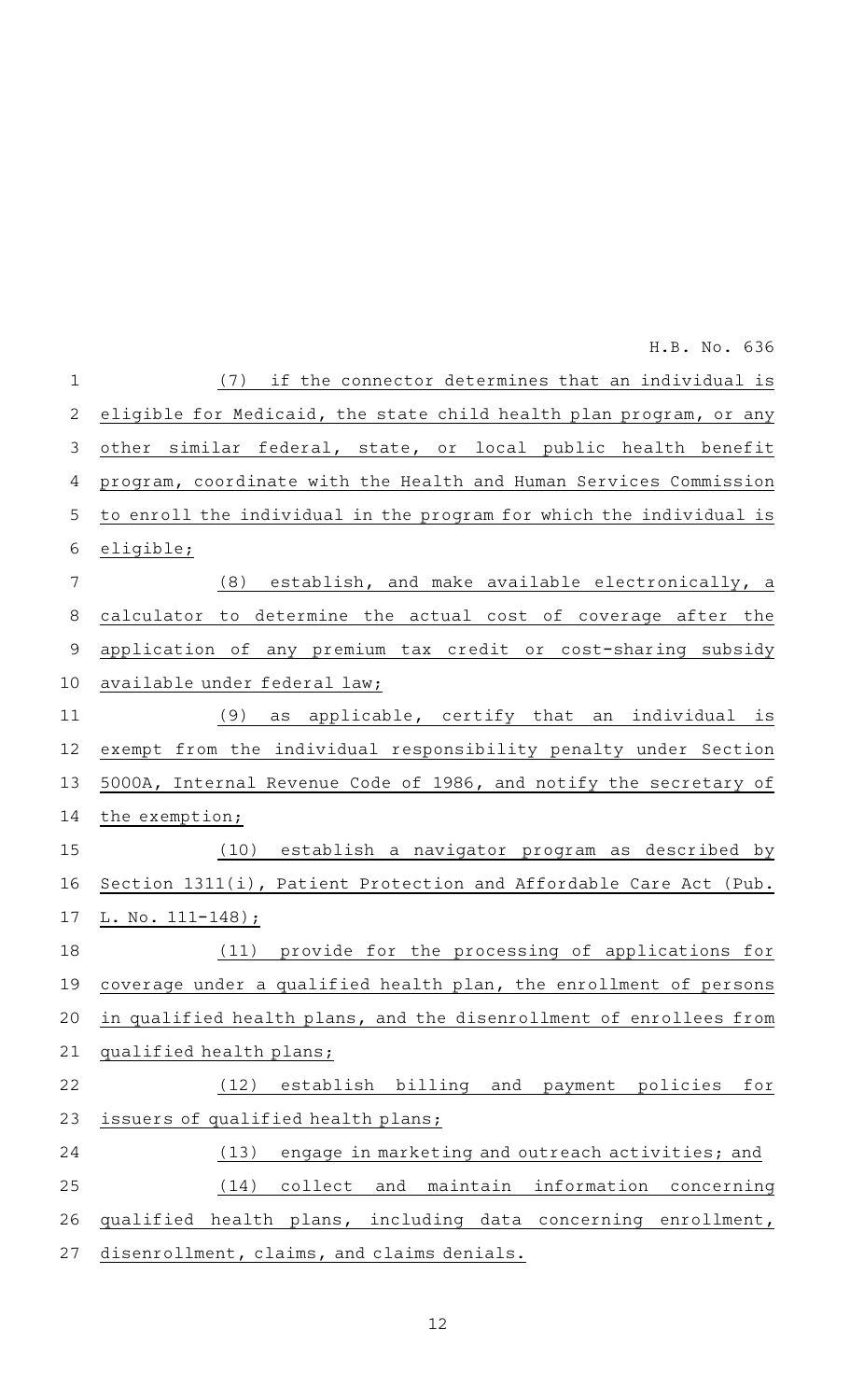Sec. 1509.107. TYPES OF PLANS. The connector shall, in a manner consistent with federal law, establish certification requirements for at least six different types of qualified health plans, at least two of which must include a health savings account described by Section 223, Internal Revenue Code of 1986, at least one of which must offer benchmark coverage or benchmark equivalent coverage described by Section 1937(b), Social Security Act (42 U.S.C. Section 1396u-7), and at least one of which must offer limited scope dental benefits either separately or in conjunction with another type of plan. Sec. 1509.108. CERTIFICATION OF PLAN. The board shall certify a health benefit plan as a qualified health plan if the health benefit plan meets the requirements for certification set forth by the secretary. The connector may not, as a condition of certification, require a health benefit plan issuer to: (1) participate in both the individual and small employer markets; or (2) offer benefit levels that exceed benefit levels required under federal law. Sec. 1509.109. QUALIFICATION OF INDIVIDUALS. The board by rule shall establish criteria for eligibility for a potential enrollee to be considered a qualified individual. At a minimum, the criteria must require that the individual:  $(1)$  seek to enroll in a qualified health plan in the individual health benefit plan market offered through the connector; (2) reside in and be a citizen or lawful resident of 1 2 3 4 5 6 7 8 9 10 11 12 13 14 15 16 17 18 19 20 21 22 23 24 25 26 27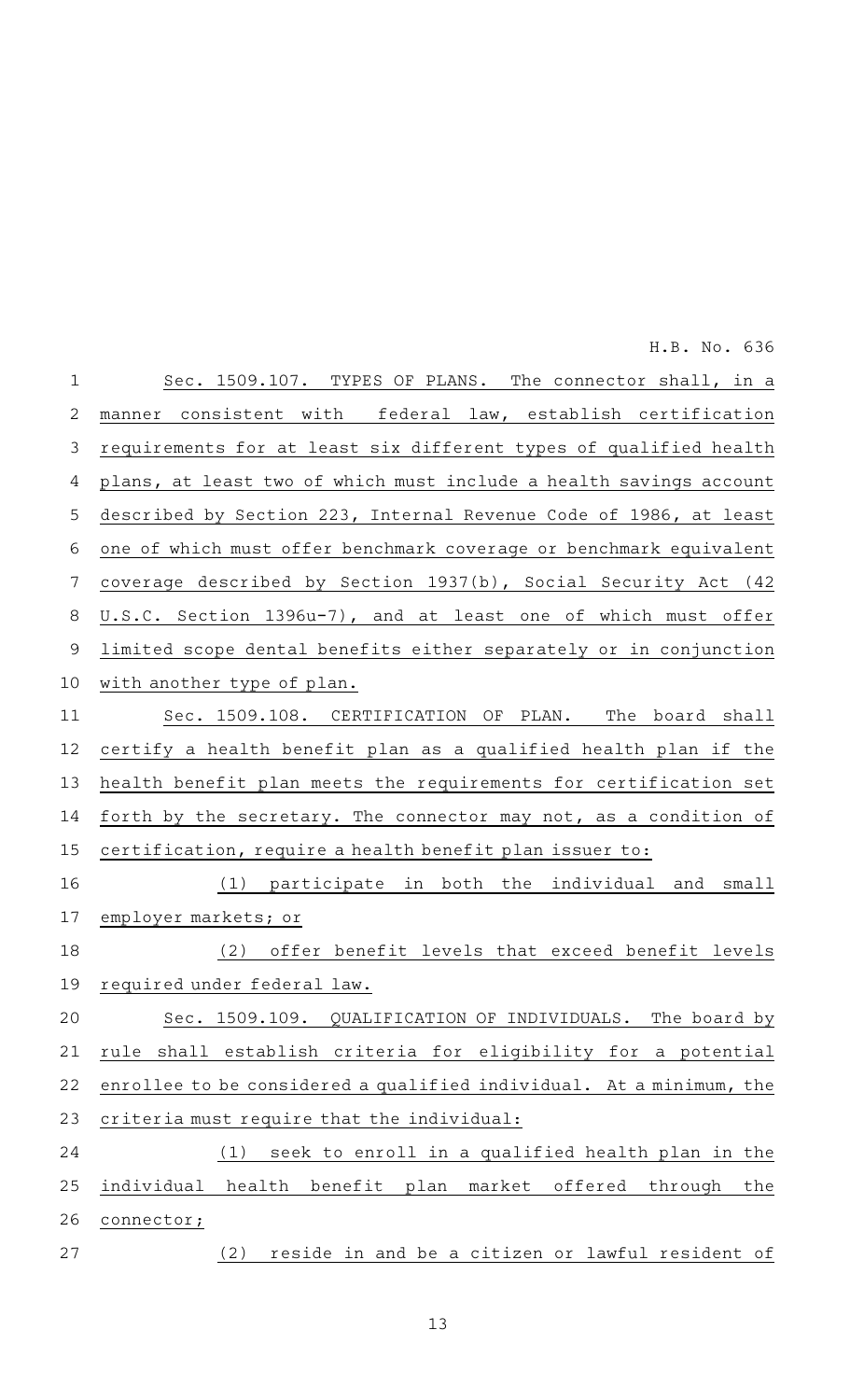this state, except as provided by Section 1312, Patient Protection and Affordable Care Act (Pub. L. No. 111-148); and (3) at the time of enrollment, not be incarcerated, other than being incarcerated pending the disposition of any criminal charges. Sec. 1509.110. PREMIUM COLLECTION AND AGGREGATION. The board by rule shall establish a mechanism for the collection and aggregation of premium payments directly or indirectly from enrollees and the payment of premiums to issuers of qualified health plans. Rules adopted under this section must include rules regarding an employer 's authority to withhold premium payments from an enrollee's paycheck and to submit those premium payments to issuers of qualified health plans. Sec. 1509.111. PREMIUM INCREASE JUSTIFICATION. (a) The connector shall require an issuer of a qualified health plan to file with the connector an explanation of any premium increase before implementation of the increase. (b) A health benefit plan issuer shall prominently display the explanation of any premium increase on the health benefit plan issuer 's Internet website. [Sections 1509.112-1509.150 reserved for expansion] SUBCHAPTER D. COVERAGE REQUIREMENTS OR LIMITATIONS Sec. 1509.151. PROHIBITED COVERAGE THROUGH CONNECTOR. A qualified health plan offered through the connector may not provide coverage for an abortion, as defined by Section 171.002, Health and Safety Code. [Sections 1509.152-1509.200 reserved for expansion] 1 2 3 4 5 6 7 8 9 10 11 12 13 14 15 16 17 18 19 20 21 22 23 24 25 26 27

H.B. No. 636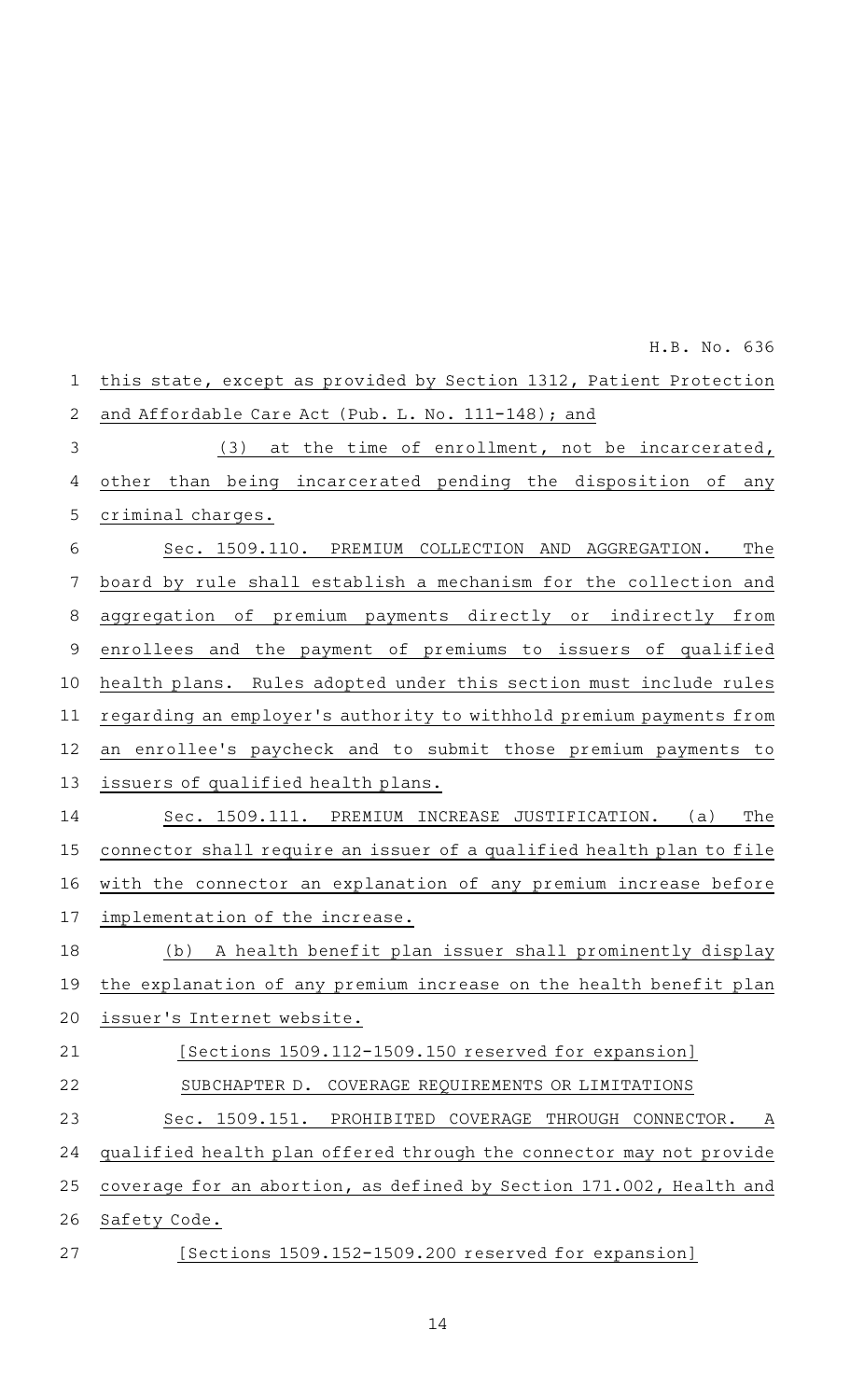| $\mathbf 1$    | SUBCHAPTER E. ASSESSMENTS FOR OPERATION OF CONNECTOR                 |
|----------------|----------------------------------------------------------------------|
| $\overline{2}$ | Sec. 1509.201. ASSESSMENTS; PENALTY FOR NONPAYMENT.<br>(a)           |
| 3              | The connector may charge the issuers of qualified health plans and   |
| 4              | health benefit plans applying for certification as qualified health  |
| 5              | plans an assessment as reasonable and necessary for the connector's  |
| 6              | organizational and operating expenses.                               |
| 7              | (b)<br>The connector may refuse to recertify or may decertify a      |
| 8              | health benefit plan as a qualified health plan if the issuer of the  |
| 9              | plan fails or refuses to pay an assessment under this section.       |
| 10             | Sec. 1509.202. GRANTS AND FEDERAL FUNDS. (a) The connector           |
| 11             | may accept a grant from a public or private organization and may     |
| 12             | spend those funds to pay the costs of program administration and     |
| 13             | operations.                                                          |
| 14             | The connector may accept federal funds and shall use<br>(b)          |
| 15             | those funds in compliance with applicable federal law, regulations,  |
| 16             | and quidelines.                                                      |
| 17             | Sec. 1509.203. USE OF CONNECTOR ASSETS; ANNUAL REPORT.<br>(a)        |
| 18             | The assets of the connector may be used only to pay the costs of the |
| 19             | administration and operation of the connector.                       |
| 20             | The connector shall prepare annually a complete and<br>(b)           |
| 21             | detailed written report accounting for all funds received and        |
| 22             | disbursed by the connector during the preceding fiscal year.<br>The  |
| 23             | report must meet any reporting requirements provided in the General  |
| 24             | Appropriations Act, regardless of whether the connector receives     |
| 25             | any funds under that Act. The connector shall submit the report to   |
| 26             | the governor, the legislature, the commissioner, and the executive   |
| 27             | commissioner not later than January 31 of each year.                 |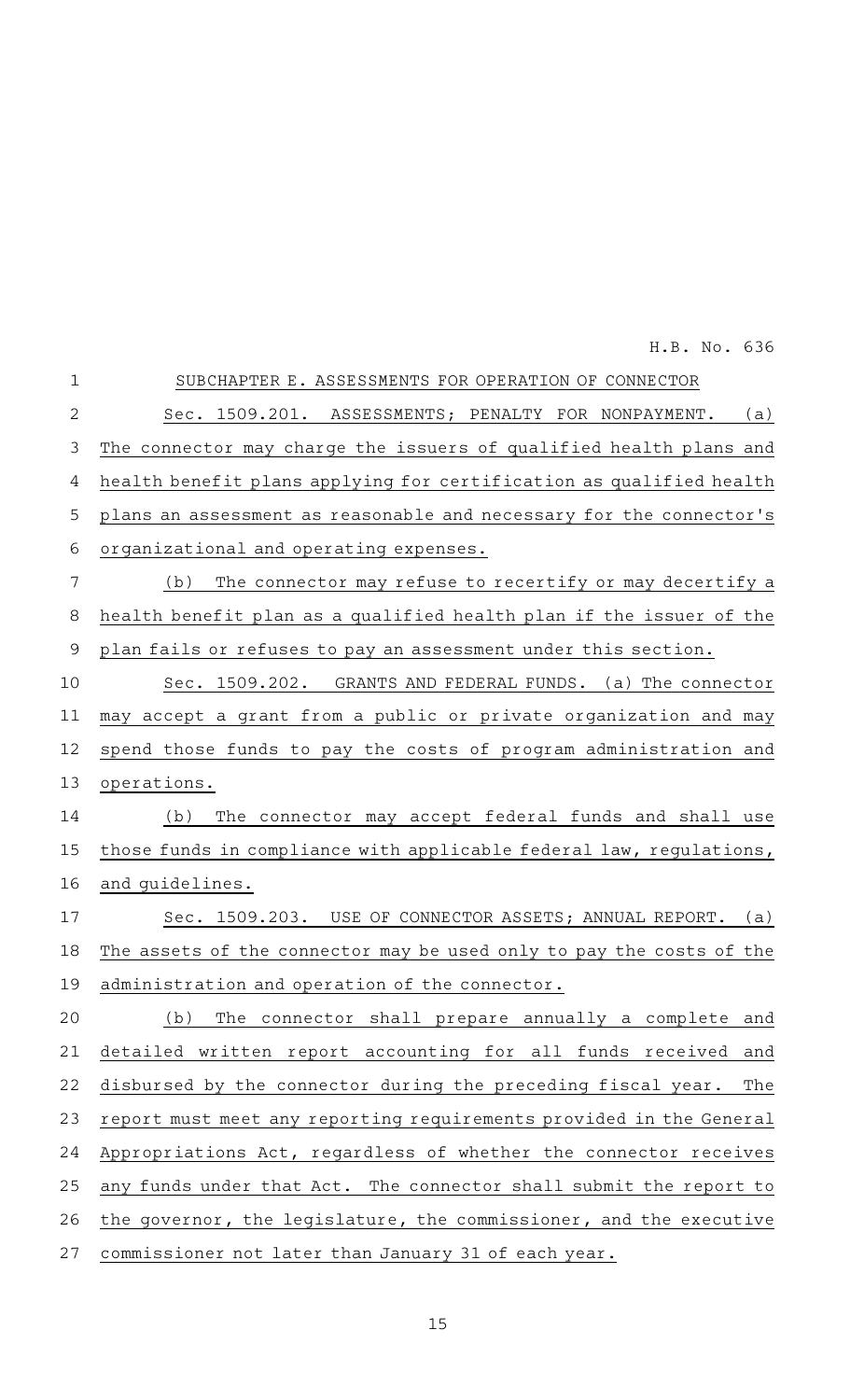| $\mathbf 1$ | [Sections 1509.204-1509.250 reserved for expansion]                  |
|-------------|----------------------------------------------------------------------|
| 2           | SUBCHAPTER F. TRUST FUND                                             |
| 3           | Sec. 1509.251. TRUST FUND. (a)<br>The connector fund is              |
| 4           | established as a special trust fund outside of the state treasury in |
| 5           | the custody of the comptroller separate and apart from all public    |
| 6           | money or funds of this state.                                        |
| 7           | The connector may deposit assessments, gifts or<br>(b)               |
| 8           | donations, and any federal funding obtained by the connector into    |
| 9           | the connector fund in accordance with procedures established by the  |
| 10          | comptroller.                                                         |
| 11          | Interest or other income from the investment of the fund<br>(c)      |
| 12          | shall be deposited to the credit of the fund.                        |
| 13          | SECTION 3. (a) As soon as possible after the effective date          |
| 14          | of this Act, but not later than October 31, 2011, the governor shall |
| 15          | appoint the initial members of the board of directors of the Texas   |
| 16          | Insurance Connector. In making the appointments, the<br>Health       |
| 17          | governor shall designate two persons to terms expiring February 1,   |
| 18          | 2013, two persons to terms expiring February 1, 2015, and one person |
|             | 19 to a term expiring February 1, 2017.                              |
| 20          | As soon as possible after the appointments required by<br>(b)        |
| 21          | Subsection (a) of this section are made, but not later than November |
| 22          | 30, 2011, the board of directors of the Texas Health Insurance       |
| 23          | Connector shall hold a special meeting to discuss the adoption of    |
| 24          | rules and procedures necessary to implement Chapter 1509, Insurance  |
| 25          | Code, as added by this Act.                                          |
| 26          | (c) As soon as possible after the effective date of this             |

16

27 Act, but not later than January 31, 2012, the board of directors of